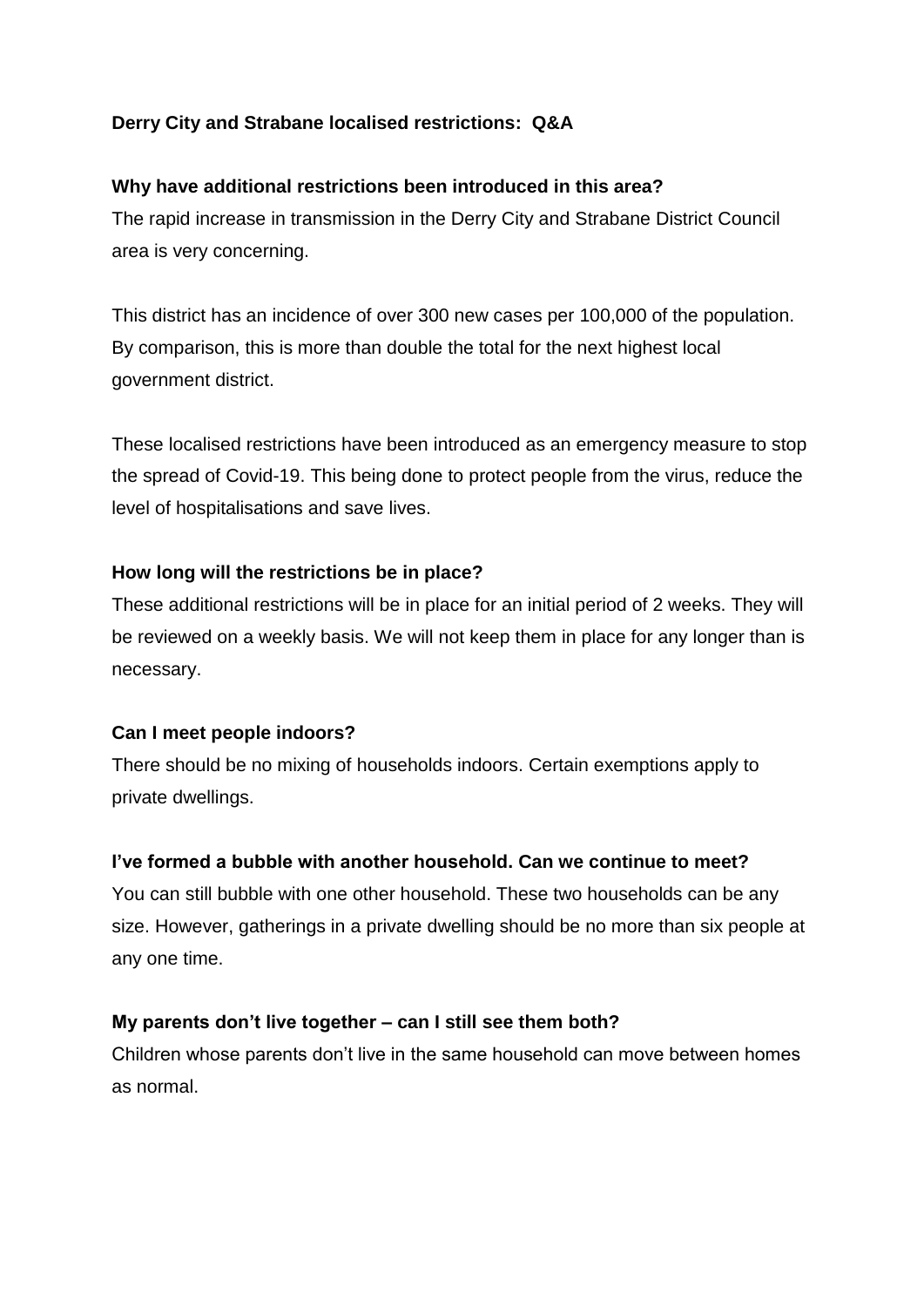# **Can I still meet people in a private garden?**

Up to six people from no more than two households can meet up outdoors in a private garden, but you should maintain social distancing.

If the gathering is with members of your bubble only, then a maximum of 15 people from the two households can meet up outdoors in a private garden.

Children aged 12 and under from two bubbled households are not counted in the totals.

### **How many people can meet in other outdoor areas?**

Gatherings of up to 15 people are permitted where there is social distancing.

There will be no exceptions for gatherings above 15 with a risk assessment.

### **Can sporting events continue? And can they have spectators?**

There will be an exemption for sports training and sporting events. However, spectators will not be permitted.

### **What's the advice for medically vulnerable and older people?**

Medically vulnerable and older people are asked to be particularly careful in following the advice on limiting household contacts, social distancing, hand washing and wearing a face covering.

It is recommended that individuals should limit interaction to a very small network of contacts for short periods of time, while remaining physically distanced. When outdoors, it is important to maintain social distance from others and wash hands on returning home.

Further advice will be issued to those previously shielding in the area.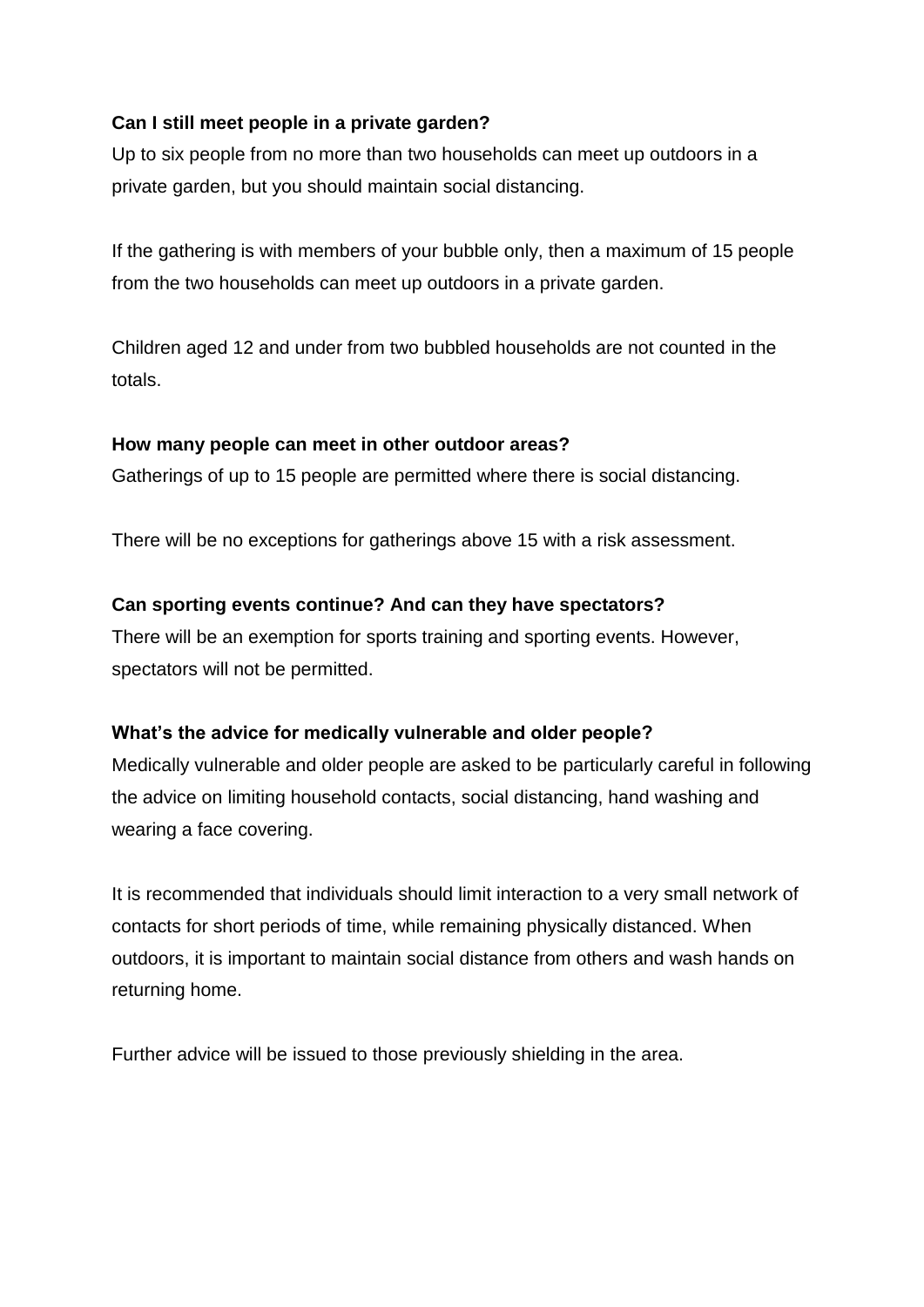# **Can I still go to work as normal?**

You should work from home if it's possible for you to do so.

### **Is it ok to travel?**

People living in the Derry City and Strabane District Council area should avoid all unnecessary travel. Similarly, people should only travel to the Derry City and Strabane District Council area where it is absolutely necessary.

Where travel is necessary for work, education and other essential purposes, people are asked to walk, cycle or use private transport, shared only with members of their household where possible. When public transport is used, face coverings should be used and social distancing should be maintained were possible.

### **Can childcare continue?**

Childcare can continue to be provided by a person registered in accordance with the Children (Northern Ireland) Order 1995 or any childcare provided free of charge. This includes informal childcare arrangements.

### **Can I send my child to school?**

Schools, early learning / childcare settings are not affected by the current regulations and will remain open. Managed youth settings can also continue to operate in line with current guidance.

Further and Higher Education Institutions should also remain open, but are asked to review protective measures and take steps to limit the gathering of groups of people as much as possible.

### **What services can hospitality venues provide?**

Hospitality venues can remain open for take-away, delivery and outdoor dining only. Wet pubs can serve customers outdoors only. Existing restrictions for outdoor settings will continue to apply. Hotels can only provide services to residents as per previous restrictions.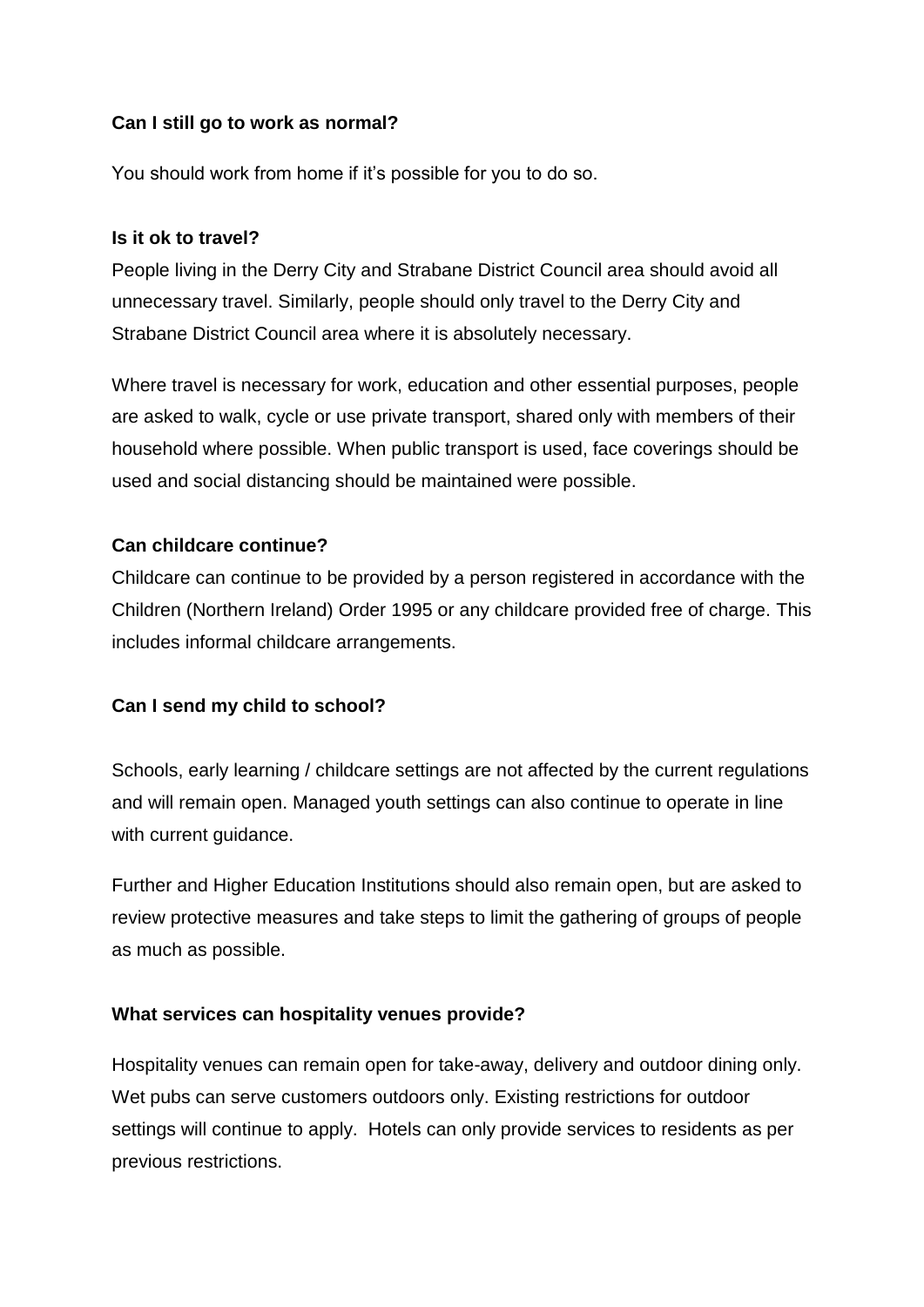### **Are shops staying open?**

Yes. Retail business can remain open in line with current guidance and with appropriate safety measures in place.

It is mandatory to wear a face covering when shopping or shopping centre.

#### **What about other services like hair dressers or beauticians?**

They can also remain open in line with current guidance and with appropriate safety measures in place.

### **Can I still get work done in my house?**

Yes. Workers, builders, trades people and other professionals can continue to go into people's houses to carry out work such as repairs, installations and deliveries. Appropriate safety precautions should be taken to minimise risk.

### **I run a business from home – can I keep working?**

People who run a business from their own home can continue to carry out their work with appropriate safety measures in place.

Any visits should only be for the purposes of the business activity and should be riskassessed and in line with relevant guidance.

#### **What about church services?**

Services of worship in places of worship can continue to take place in line with relevant guidance. Social distancing and appropriate protective measures, such as the wearing of face coverings are of vital importance.

### **Can I still get married?**

Marriages and civil partnerships ceremonies can continue to take place, in line with the current restrictions.

A marriage or civil partnership where one partner is terminally ill can take place in a private dwelling. A maximum of 10 people can attend, not counting children aged 12 and under in that total.